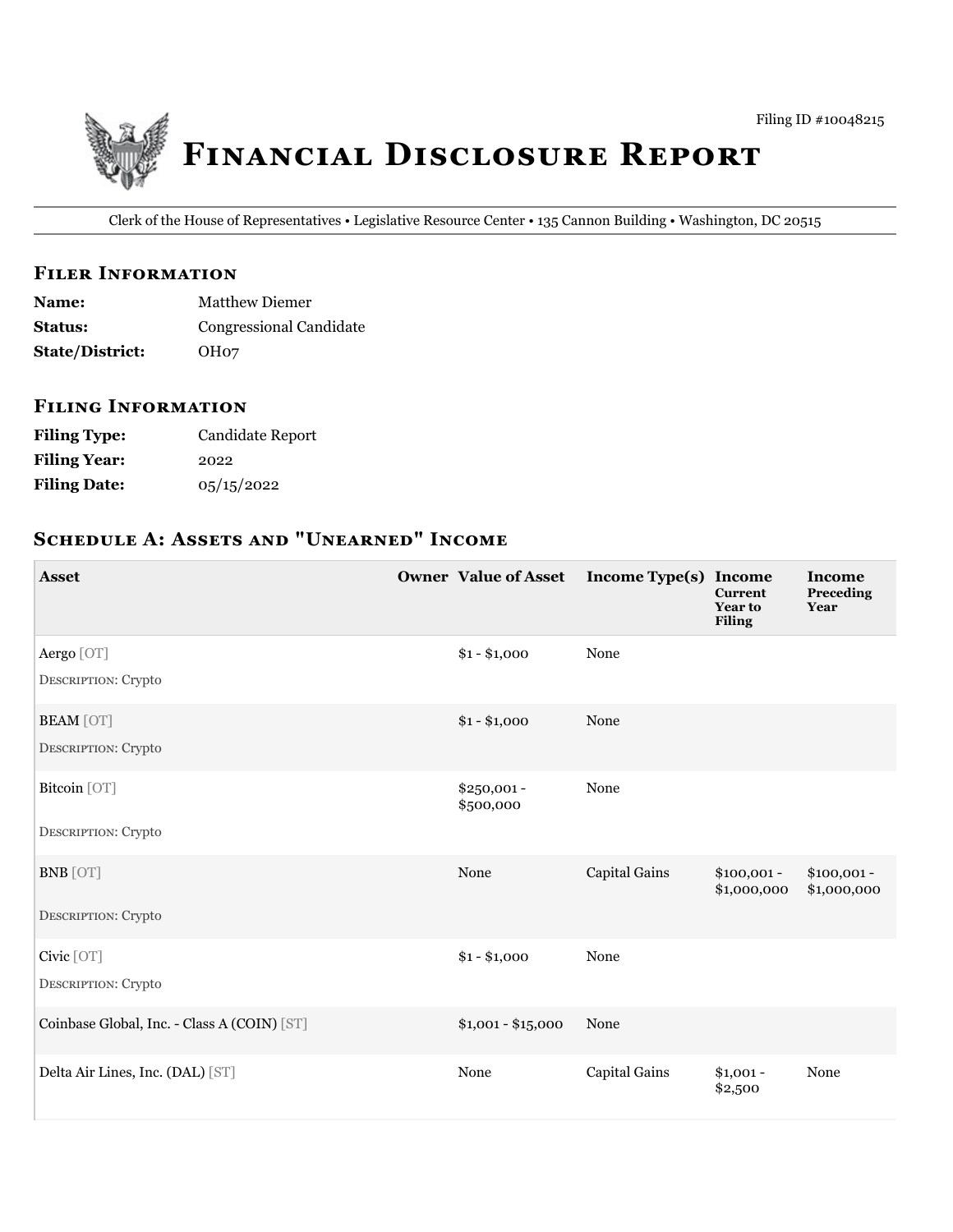| <b>Asset</b>                                                                                    | <b>Owner Value of Asset</b> | Income Type(s) Income | <b>Current</b><br>Year to<br><b>Filing</b> | <b>Income</b><br>Preceding<br>Year |
|-------------------------------------------------------------------------------------------------|-----------------------------|-----------------------|--------------------------------------------|------------------------------------|
| ETH [OT]<br>DESCRIPTION: Crypto                                                                 | \$50,001 -<br>\$100,000     | None                  |                                            |                                    |
|                                                                                                 |                             |                       |                                            |                                    |
| LTC [OT]                                                                                        | $$1,001 - $15,000$          | None                  |                                            |                                    |
| DESCRIPTION: Crypto                                                                             |                             |                       |                                            |                                    |
| NAV [OT]                                                                                        | None                        | Capital Gains         | $$1,001 -$<br>\$2,500                      | None                               |
| DESCRIPTION: Crypto                                                                             |                             |                       |                                            |                                    |
| NIO Inc. American depositary shares, each representing<br>one Class A ordinary share (NIO) [ST] | $$1,001 - $15,000$          | None                  |                                            |                                    |
| OAX [OT]                                                                                        | $$1 - $1,000$               | None                  |                                            |                                    |
| DESCRIPTION: Crypto                                                                             |                             |                       |                                            |                                    |
| <b>RUNE</b> [OT]                                                                                | $$1,001 - $15,000$          | None                  |                                            |                                    |
| DESCRIPTION: Crypto                                                                             |                             |                       |                                            |                                    |
|                                                                                                 |                             |                       |                                            |                                    |
| Tesla, Inc. (TSLA) [ST]                                                                         | None                        | Capital Gains         | $$15,001 -$<br>\$50,000                    | None                               |
| Twinsburg Property [RP]                                                                         | $$100,001 -$<br>\$250,000   | Rent                  | $$5,001 -$<br>\$15,000                     | $$5,001 -$<br>\$15,000             |
| LOCATION: Twinsburg, OH, US                                                                     |                             |                       |                                            |                                    |
| UPT [OT]                                                                                        | $$1 - $1,000$               | None                  |                                            |                                    |
| DESCRIPTION: Crypto                                                                             |                             |                       |                                            |                                    |
| USDC [OT]                                                                                       | $$100,001 -$<br>\$250,000   | Interest              | $$5,001 -$<br>\$15,000                     | $$5,001 -$<br>\$15,000             |
| DESCRIPTION: Crypto                                                                             |                             |                       |                                            |                                    |
| Walt Disney Company (DIS) [ST]                                                                  | $$1 - $1,000$               | None                  |                                            |                                    |
| XYO [PS]                                                                                        | \$15,001 - \$50,000 None    |                       |                                            |                                    |
| DESCRIPTION: Crypto                                                                             |                             |                       |                                            |                                    |
| XYO [OT]<br>DESCRIPTION: Crypto                                                                 | \$15,001 - \$50,000 None    |                       |                                            |                                    |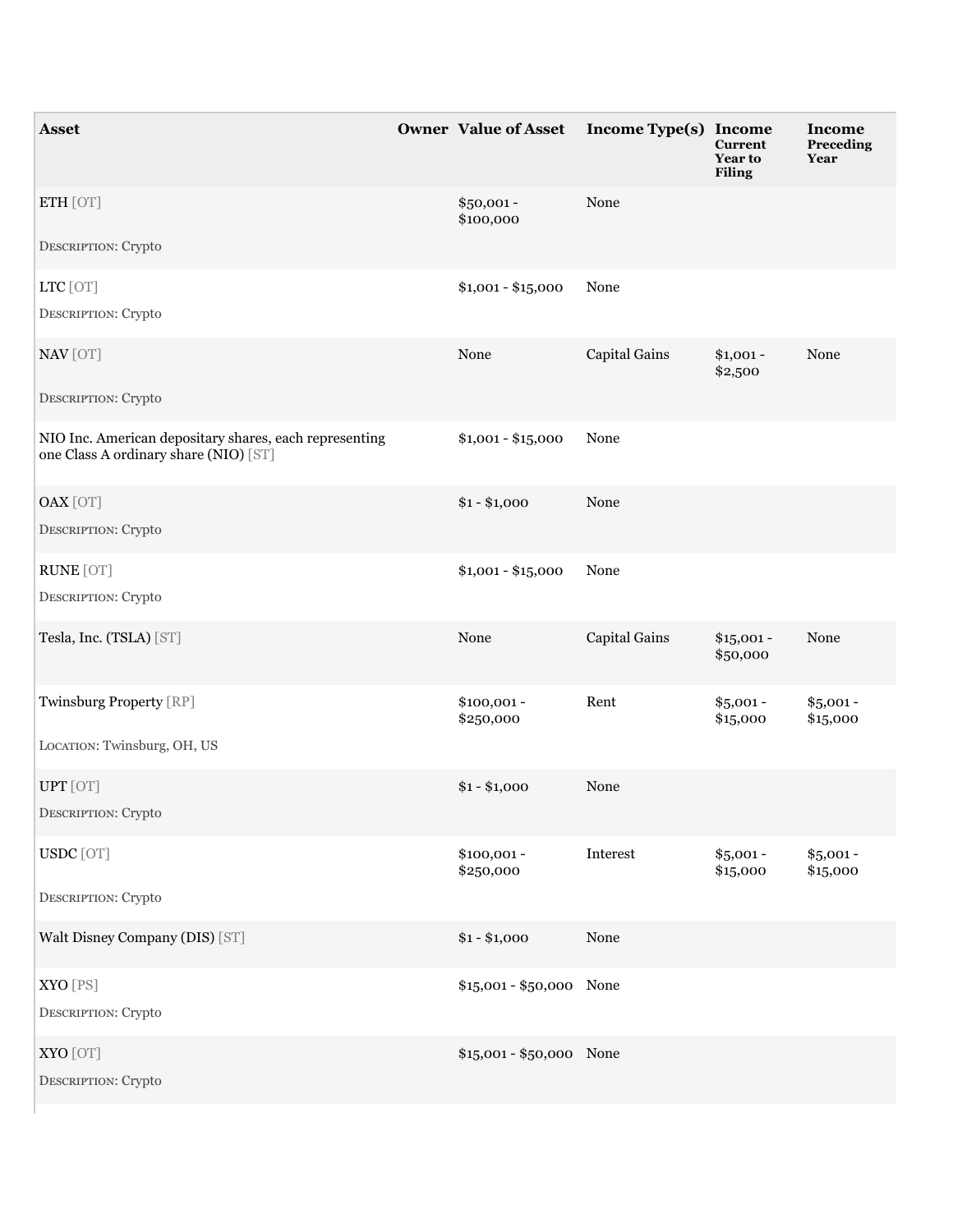| <b>Asset</b>                               | Owner Value of Asset Income Type(s) Income |               | <b>Current</b><br><b>Year to</b><br><b>Filing</b> | Income<br>Preceding<br>Year |
|--------------------------------------------|--------------------------------------------|---------------|---------------------------------------------------|-----------------------------|
| ZIL [OT]<br>$\sim$ $\sim$<br>$\sim$ $\sim$ | $$1,001 - $15,000$                         | Capital Gains | $$50,001 -$<br>\$100,000                          | None                        |

DESCRIPTION: Crypto

\* For the complete list of asset type abbreviations, please visit <https://fd.house.gov/reference/asset-type-codes.aspx>.

#### **SCHEDULE C: EARNED INCOME**

| <b>Source</b> | <b>Type</b>                                                       | Amount<br><b>Current Year to</b><br><b>Filing</b> | Amount<br><b>Preceding Year</b> |
|---------------|-------------------------------------------------------------------|---------------------------------------------------|---------------------------------|
| Decrypt Media | Payment for Contract<br>Services to Matthew<br>Aaron Podcasts LLC | \$48,995.00                                       | \$32,688.00                     |

### **SCHEDULE D: LIABILITIES**

| <b>Owner Creditor</b> | Date Incurred Type |           | <b>Amount of</b><br>Liability |
|-----------------------|--------------------|-----------|-------------------------------|
| Wells Fargo           | April 2021         | Auto Loan | $$15,001 - $50,000$           |

### **SCHEDULE E: POSITIONS**

| <b>Position</b> | <b>Name of Organization</b>          |
|-----------------|--------------------------------------|
| Vice President  | Ridge Meadows Homeowners Association |
| Proprietor      | Matthew Aaron Podcasts LLC           |

#### **SCHEDULE F: AGREEMENTS**

None disclosed.

## SCHEDULE J: COMPENSATION IN EXCESS OF \$5,000 PAID BY ONE SOURCE

| <b>Source (Name and Address)</b> | <b>Brief Description of Duties</b> |
|----------------------------------|------------------------------------|
| Decrypt Media (New York, NY, US) | Producer of Podcast                |

## EXCLUSIONS OF SPOUSE, DEPENDENT, OR TRUST INFORMATION

**Trusts**: Details regarding "Qualified Blind Trusts" approved by the Committee on Ethics and certain other "excepted trusts" need not be disclosed. Have you excluded from this report details of such a trust benefiting you, your spouse, or dependent child?

 $\bigcirc$  Yes  $\bigcirc$  No